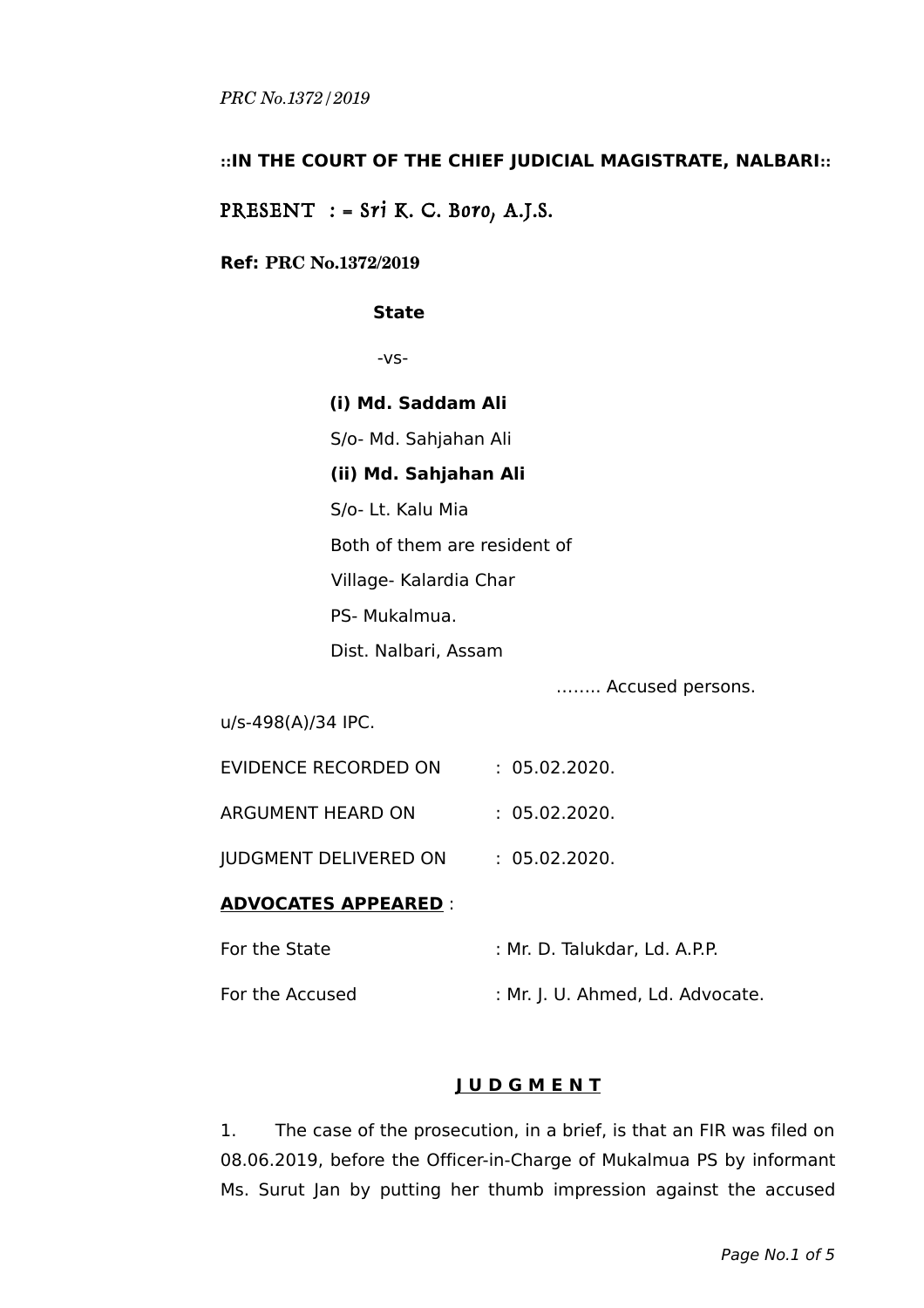### *PRC No.1372/2019*

persons namely Saddam Ali, Sahjahan Ali and the family members of Sahjahan Ali, alleging, inter-alia that she got married with accused Saddam Ali about 1 year 6 months ago and out of the wedlock, she is blessed with a female child. She alleged that after her marriage, the accused persons used to torture her physically as well as mentally. It is alleged that on 04.06.2019, at about 3.00 pm, the accused assaulted her by means of lathi and hand in a domestic matter as a result of which she sustained injury on her person. Furthermore, the accused also threatened her with dire consequence. Hence, the case.

2. On receiving the case, the O.C of Mukalmua PS registered Mukalmua P.S. Case No.283/2019 u/s-498(A) IPC and started investigation. On completion of investigation the I.O laid charge-sheet against the accused persons namely Saddam Ali and Sahjahan Ali u/s-498(A) IPC vide CS No.117/2019 dated 24.06.2019.

3. In pursuance of the process issued, the accused persons appeared before the court and on their appearance the copies of the case as per the mandate of law u/s-207 Cr.P.C. were furnished to the accused persons. Thereupon prima facie case was found against the accused persons u/s-498(A)/34 I.P.C and the charge of the offences u/s-498(A)/34 I.P.C. was framed, read over and explained to the accused persons and they were asked whether they would plead guilty of the offences charged or claimed to be tried. They had pleaded not guilty and claimed to be tried.

4. During the trial, the prosecution side examined two (2) witnesses. 313 Cr.P.C statements of accused persons were dispensed with. The defence side declined to adduce any evidence.

5. I have heard the argument of both the sides.

### **POINT FOR DETERMINATION**

Whether the accused persons being the husband and father-in-law respectively of informant Ms. Surut Jan, in furtherance of their common intention, on or before 04.06.2019, at about 3.00 pm, at village Kalardia char under Mukalmua PS, subjected informant cum victim to cruelty which was of such a nature as to cause grave injury to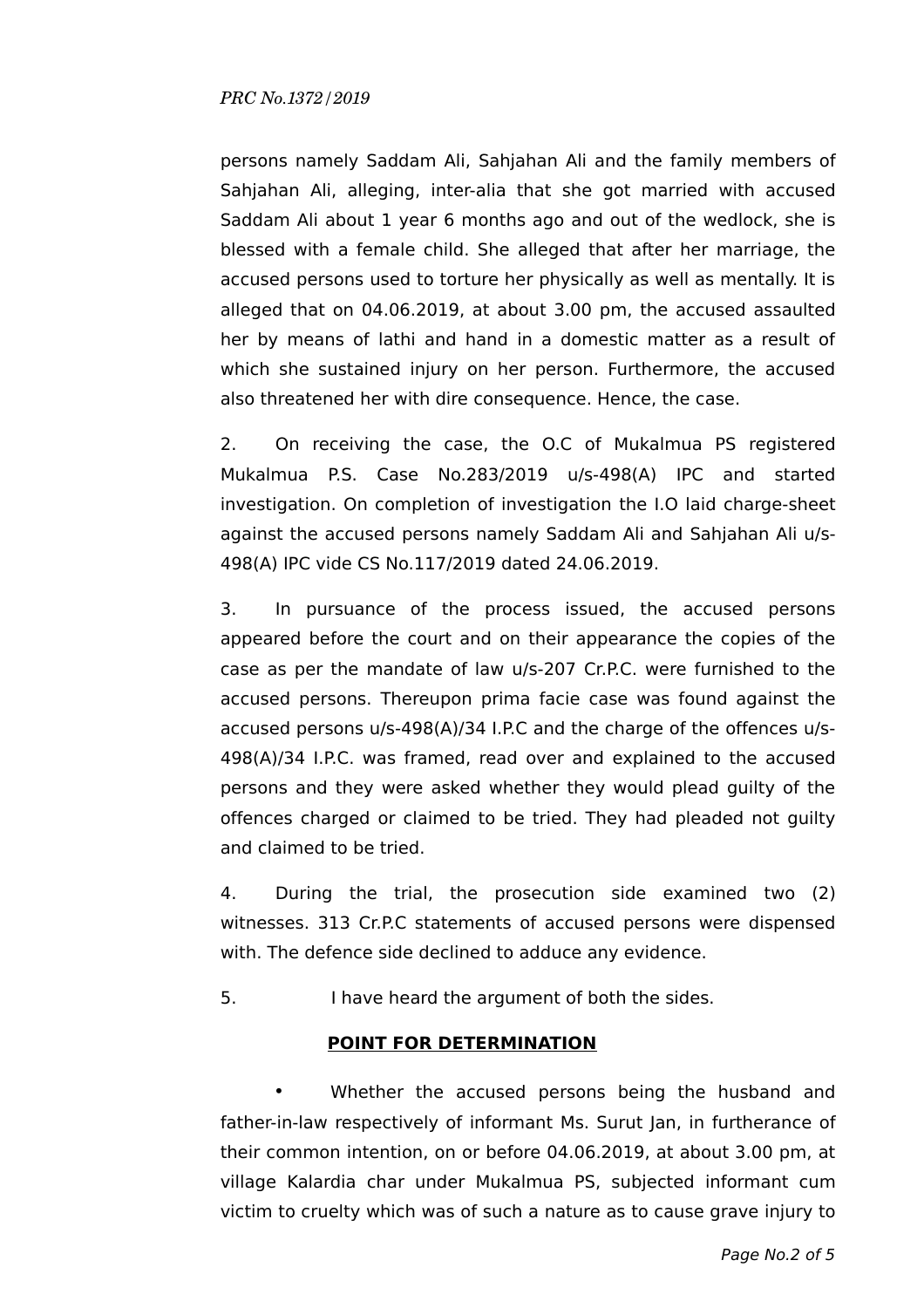her life or limb and coerced her to meet unlawful demand and thereby committed an offence punishable u/s 498(A) I.P.C.?

# **DECISION AND REASONS THEREOF:-**

6. PW.1 is Surut Jan Bibi, informant. She deposed that she got married with accused Saddam about 2½ years ago. Due to a difference, she returned from her matrimonial house. Later on, FIR was filed. Now she is cohabiting with the accused.

7. Defence declined to cross-examine this witness.

8. PW.2 is Sohrab Ali. He deposed that informant is his daughter. He deposed that his daughter left the residence of the accused due to a dispute. Now the matter has been compromised and both of them are residing well.

9. Defence declined to cross-examine this witness.

10. These are the materials on record.

11. I have carefully perused the evidence on record. Now the provisions of Sec. 498(A) I.P.C. read as under :

498(A) IPC: Husband or relative of husband of a woman subjecting her to cruelty; Whoever being the husband or relative of the husband of a woman subjects such woman to cruelty shall be punished with imprisonment for a term which may extend to three years and shall also be liable to fine. Explanation for the purpose of this section "cruelty" means-

(a) Any willful conduct which is of such a nature as is likely to drive the women to commit suicide or to cause grave injury or danger to life, limb or health (whether mental or physical) of the woman; or

(b) Harassment of the woman where such harassment is with a view to coerce her or any person related to her to meet any unlawful demand for any property or valuable security or is on account of failure by her or any person related to her to meet such demand.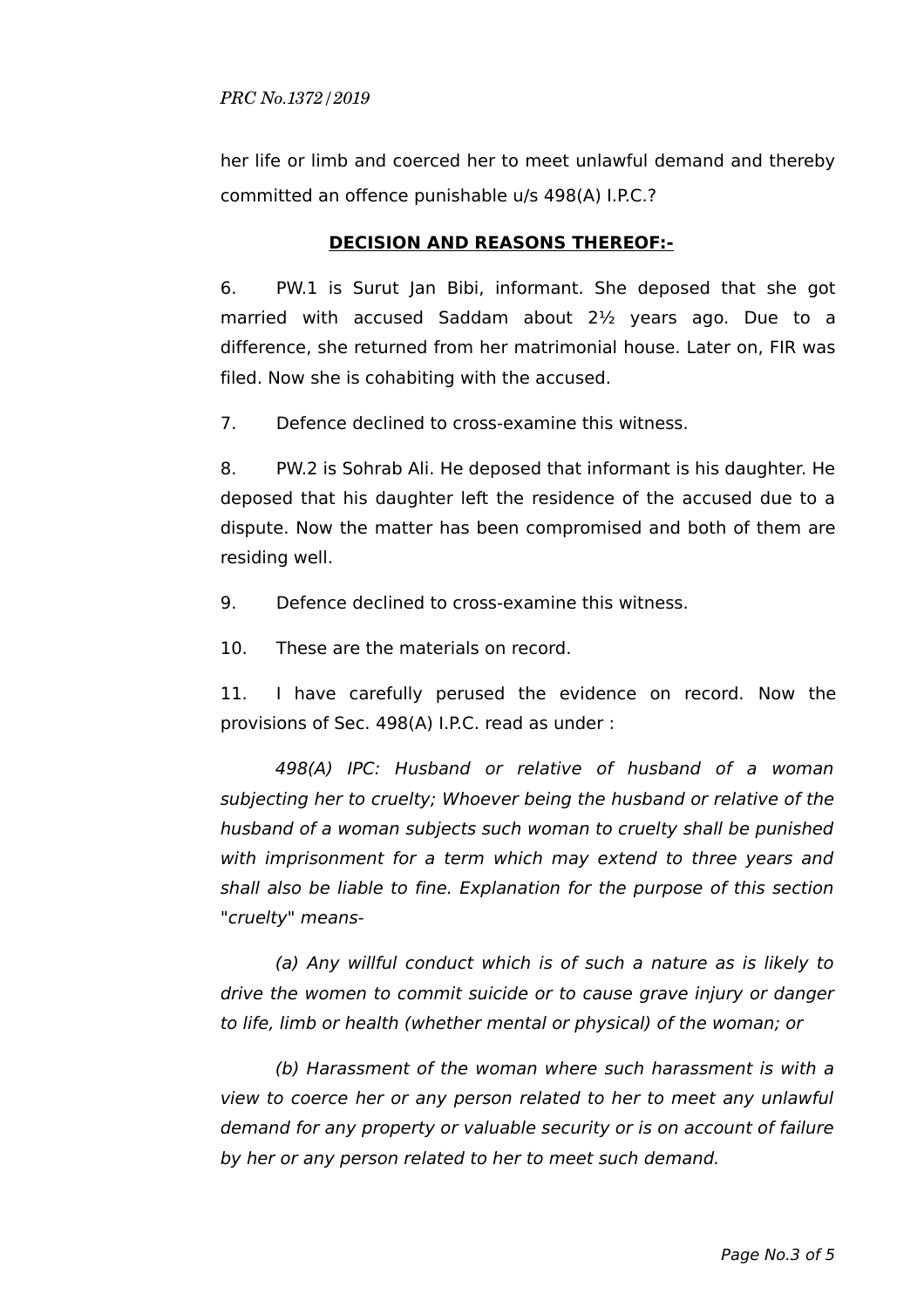### *PRC No.1372/2019*

12. From the materials on record, it is found that PW.1 i.e. informant cum victim and PW.2 have not implicated the accused persons of commission of offences u/s-498(A)/34 IPC. PW.1 has merely stated that on the day of the incident, she had a dispute with the accused persons regarding a trivial issue and later on, she lodged the FIR. The informant has not stated anything incriminating material regarding the incident against the accused persons. The prosecution witnesses further deposed that now the matter has been compromised.

13. In the totality of evidence on record and assessment thereof; this court landed in a decision that the prosecution has failed to prove the case beyond all reasonable doubt against the accused persons namely Md. Saddam Ali and Md. Sahjahan Ali. Therefore, this court holds the accused persons namely Md. Saddam Ali and Md. Sahjahan Ali not guilty of the offences under section 498(A)/34 IPC and they are acquitted of the offences u/s-498(A)/34 IPC and set at liberty forthwith.

14. Bail bonds furnished by them will remain in force till expiry of the appellate period.

15. Judgment is written in separate sheets and delivered in open court.

Given under my hand and seal of this court on this the  $05<sup>th</sup>$  day of February, 2020.

#### **(Sri. K. C. Boro)**

### **Chief Judicial Magistrate Nalbari.**

Dictated and corrected by me

# **(Sri. K. C. Boro) Chief Judicial Magistrate Nalbari**

Jitul